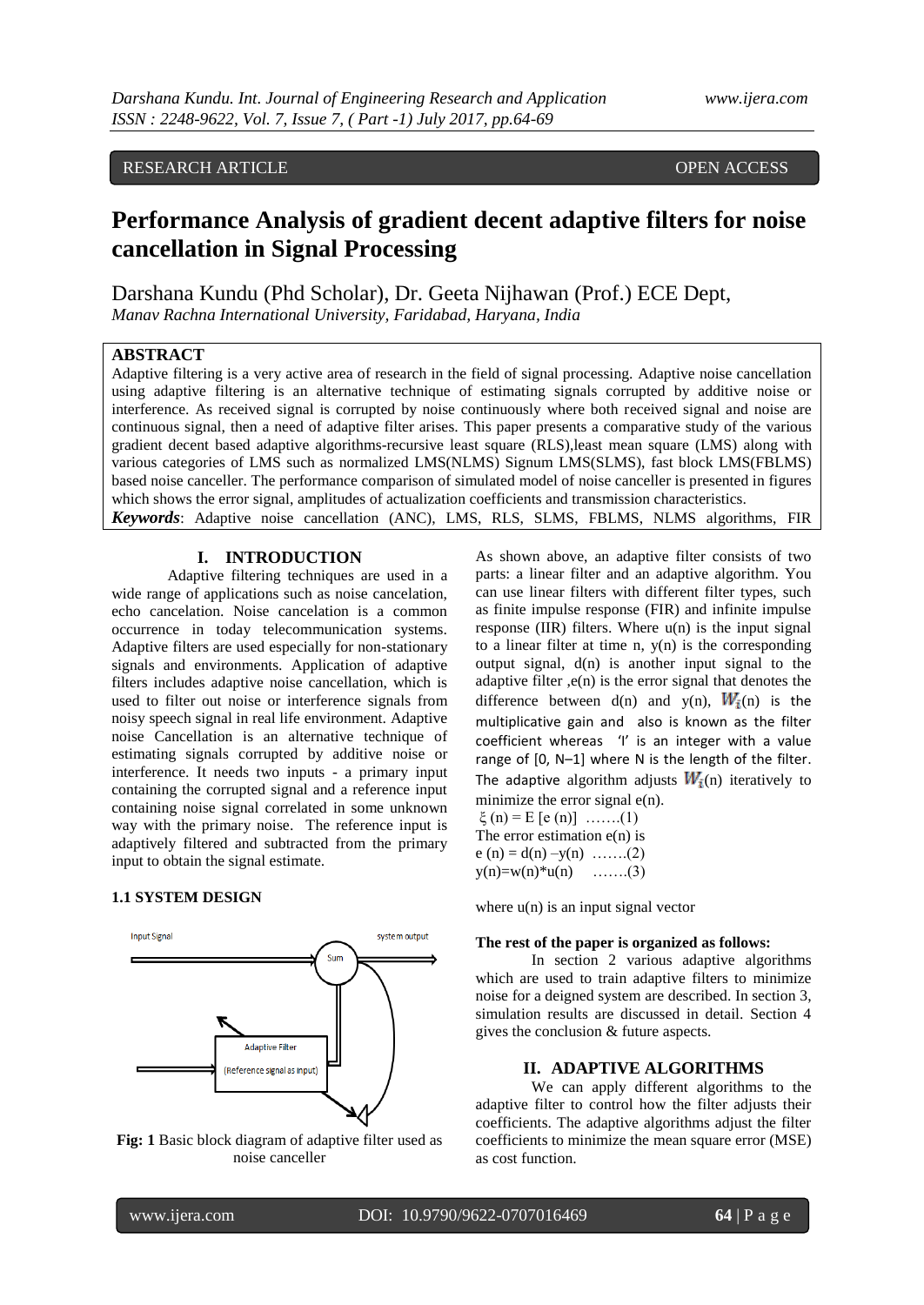## **2.1 LMS(standard LMS) algorithm:-**

The least-mean square (LMS) algorithm updates the linear filter coefficients such that the mean square error (MSE) cost function is minimized .It perform the following operation to update coefficients of the adaptive filter.

a. Calculates the error signal  $e(n)$  by using equation(2).

b. Coefficient updating equation is

 $w(n+1) = w(n) + \mu u(n) e(n), \dots (4)$ 

Where  $\mu$  is the step size of the adaptive filter (n) is weight vector and  $u(n)$  is the input signal vector.

#### **2.2 Signum LMS**

Some adaptive filter based applications require to implement adaptive filter algorithms on hardware targets, such as digital signal processing (DSP) devices. These targets require a simplified version of the standard LMS algorithm. The signum function, as defined by the following equation, can simplify the standard LMS algorithm.

$$
sgn(x) = \begin{cases} 1; & x > 0 \\ 0; & x = 0 \\ -1; & x < 0 \end{cases}
$$

Sign-sign LMS algorithm—Applies the signum function to both  $e(n)$  and  $u(n)$ . This algorithm updates the coefficients of an adaptive filter using the following equation:

$$
W(n+1)=w(n)+\mu \cdot sgn(e(n)).sgn(u(n)).\ldots.(5)
$$

Notice that when either  $e(n)$  or  $u(n)$  is zero, this algorithm does not involve multiplication operations. When neither  $e(n)$  or  $u(n)$  is zero, this algorithm involves only one multiplication operation. The sign LMS algorithms involve fewer multiplication operations than other algorithms. When the step size  $\mu$  equals a power of 2, the sign LMS algorithms can replace the multiplication operations with shift operations

### **2.3 Normalized LMS**



**Fig (3):**Linear transversal filter with Normalized LMS

The normalized LMS (NLMS) algorithm is a modified form of the standard LMS algorithm. The NLMS algorithm updates the coefficients of an adaptive filter by using the following equation:

$$
\vec{w}(n+1) = \vec{w}_{(n)+\mu e(n)} \cdot \frac{\dot{u}(n)}{\|u(n)\|^2} \cdot \dots \cdot (6)
$$

The above equation can be written as:

$$
\vec{w}(n+1) = \vec{w}_{(n)+\mu(n).e(n)} \cdot \overline{u(n)} \dots \dots (7)
$$

where

$$
\mu(n) = \frac{\mu}{\|u(n)\|^2}
$$

ä.

The NLMS algorithm is similar to standard LMS except that the NLMS algorithm has a time-varying step size  $\mu(n)$ . This can improve the convergence speed of the adaptive filter.

#### **2.4 Fast Block LMS**

The adaptive filter applications such as echo cancellation and noise cancellation system require adaptive filters with a large filter length. If the standard LMS algorithm is applied to such adaptive filter, this algorithm might take a long time to complete the filtering and coefficients updating process. This length of time might cause problems in these applications because the adaptive filter must work in real time to filter the input signals. In this situation, the fast block LMS algorithm can be used.

The fast block LMS algorithm uses the fast Fourier transform (FFT) to transform the input signal  $x(n)$  to the frequency domain. This algorithm also updates the filter coefficients in the frequency domain. Updating the filter coefficients in the frequency domain can save computational resources. The fast block LMS algorithm differs from the standard LMS algorithm in the following ways:

The fast block LMS algorithm updates the coefficients of an adaptive filter block by block. The block size is exactly the same as the filter length. However, the standard LMS algorithm updates the filter coefficients sample by sample.

The fast block LMS algorithm requires lesser no. of multiplications than the standard LMS algorithm. If both the filter length and block size are *N*, the standard LMS algorithm requires  $N(2N+1)$ multiplications, whereas the fast block LMS algorithm requires only  $(10M \log_2 N + 26N)$ multiplications. If  $N = 1024$ , the fast block LMS algorithm can execute 16 times faster than the standard LMS algorithm.

The fast block LMS algorithm calculates the output signal and the error signal before updating the filter coefficients. The following diagram illustrates the steps that this algorithm completes to calculate these signals.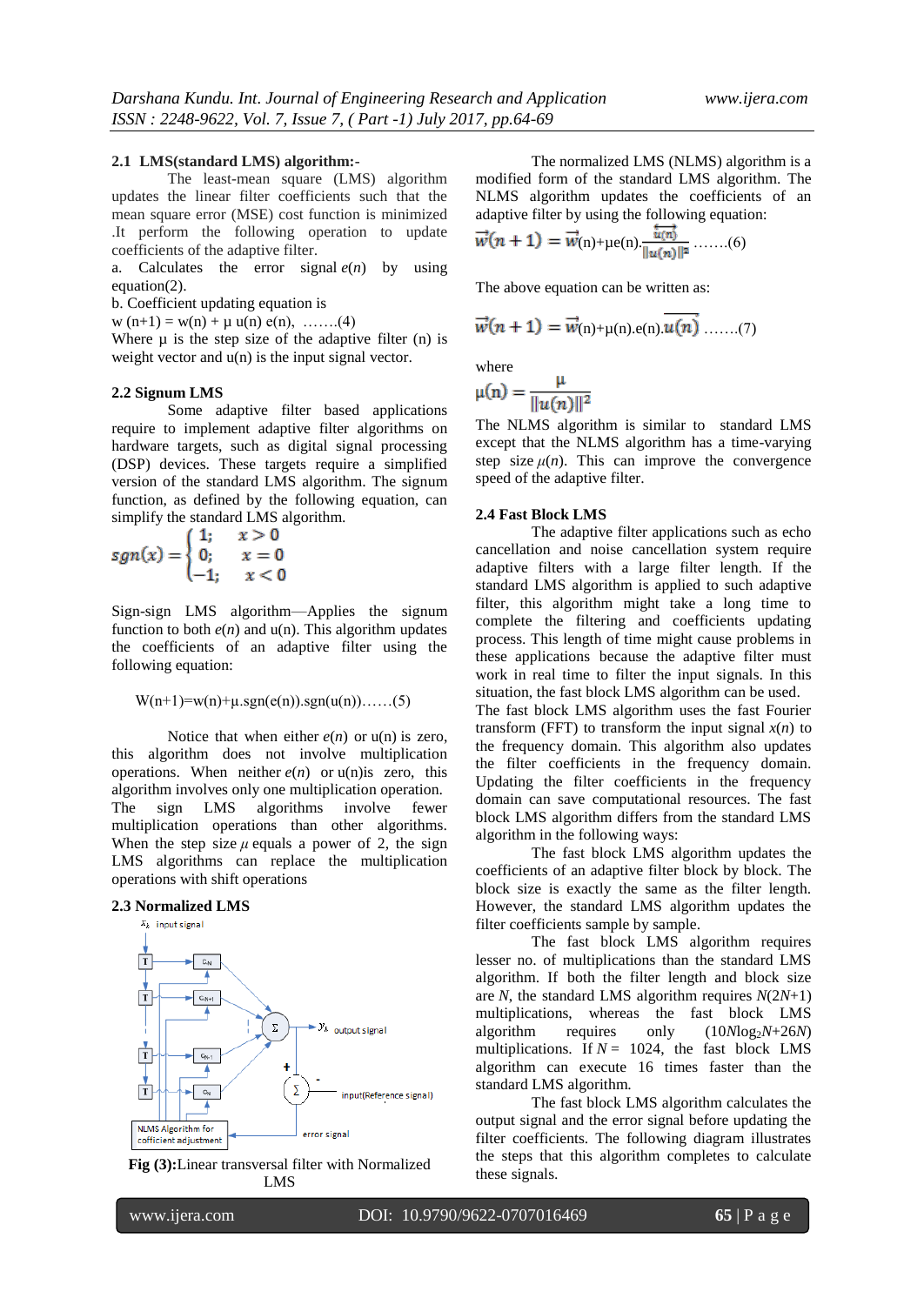

## **Fig(4):** Fast Block LMS

## **2.5 RLS Algorithm:**

Recursive least squares (RLS) algorithms exhibit faster [convergence speed,](http://zone.ni.com/reference/en-XX/help/372357A-01/lvaftconcepts/aft_monitor_behave/#convergence) and do not have the [eigen value spread](http://zone.ni.com/reference/en-XX/help/372357A-01/lvaftconcepts/aft_algorithms/#eigenvalue) problem. However, RLS algorithms involve more complicated mathematical operations and require more [computational](http://zone.ni.com/reference/en-XX/help/372357A-01/lvaftconcepts/aft_choose_algorithm/)  [resources](http://zone.ni.com/reference/en-XX/help/372357A-01/lvaftconcepts/aft_choose_algorithm/) than LMS algorithms. RLS algorithm performs the following operations to update the coefficients of an adaptive filter.

- 1. Calculates the error signal  $e(n)$  by using the equation no.(2) as
	- $e(n) = d(n) y(n)$ .

2. Updates the filter coefficients by using the following equation:

$$
\vec{w}(n+1) = \vec{w}_{(n)+e(n)} \cdot \vec{k}_{(n)} \dots \dots (8)
$$

where  $\vec{\psi}(n)$  is the filter coefficients vector and  $\vec{\mathcal{K}}(n)$  is the gain vector.  $\overline{K}(n)$  is defined by the following equation:

$$
\overrightarrow{k(n)} = \frac{p(n).u(n)}{\lambda + u(n)^{T}.p(n).u(n)}
$$
......(9)

where  $\lambda$  is the forgetting factor and  $P(n)$  is the inverse correlation matrix of the input signal.[adaptive signal theory]

 $P(n)$  has the following initial value  $P(0)$ :

$$
p(0) = \begin{bmatrix} \delta^{-1} & 0 & 0 \\ 0 & \delta^{-1} & 0 \\ 0 & 0 & \delta^{-1} \end{bmatrix}
$$

where  $\delta$  is the regularization factor. The standard RLS algorithm uses the following equation to update this inverse correlation matrix.

 $p(n + 1) = \lambda^{-1} p(n) - \lambda^{-1} \vec{k}(n) \cdot u(n)^T \cdot p(n)$ (10)

## **III. SIMULATION RESULTS AND DISCUSSION**

In this section, test results of various noise cancellation systems simulated in MATLAB are presented. The performance comparison is presented

in figures, which shows the error signal, amplitudes of actualization coefficients and transmission characteristics of adaptive filtering algorithms based noise cancellers.









**Fig(6):** shows input, signal +noise, output & error signal of normalized LMS

## **3.3 Actualization cofficients of various filtering algorithm**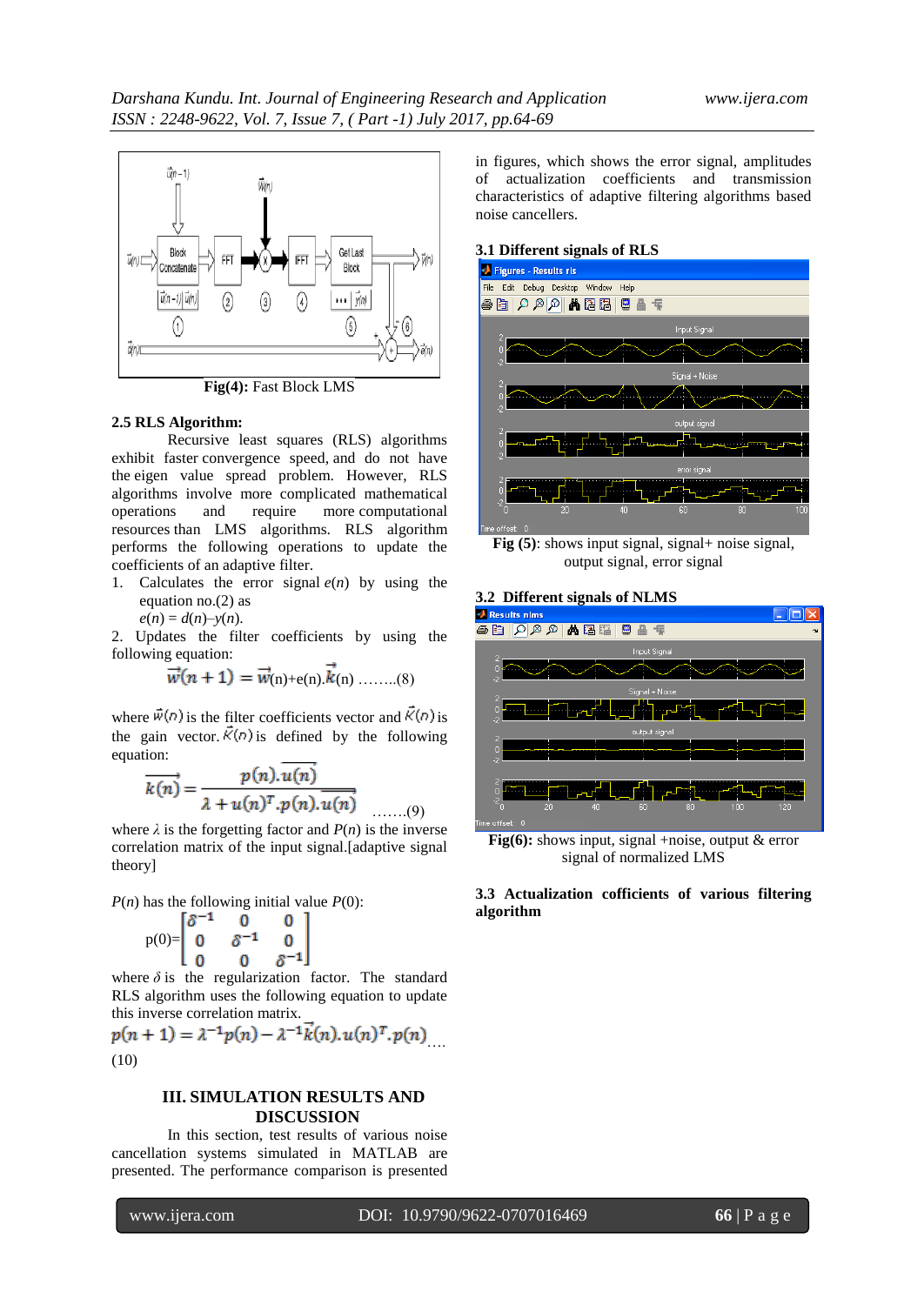## *Darshana Kundu. Int. Journal of Engineering Research and Application www.ijera.com ISSN : 2248-9622, Vol. 7, Issue 7, ( Part -1) July 2017, pp.64-69*







**3.3.2 Fast Block LMS** 



**3.3.3 Signum-signum LMS**





**3.4 Error signals of various adaptive filtering algorithms**

3.4.1 RLS & Signum-signum LMS



**3.4.2 Fast Block LMS**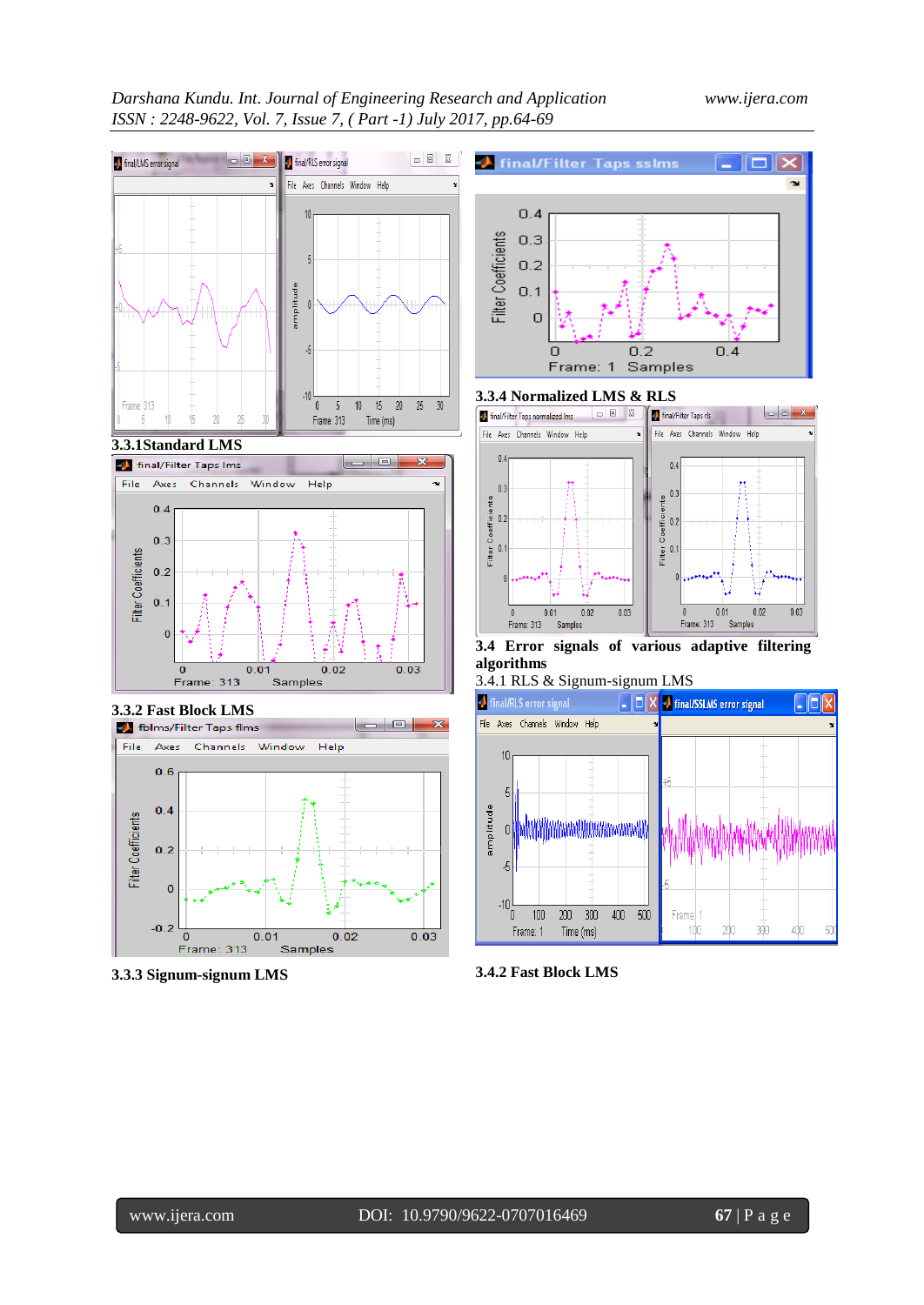



## **3.5 Transmission characterstics of different adaptive algorithms**













Frequency (mHz)

### **3.5.5 RLS & Normalized LMS**



From the simulation results it can be seen that NLMS perform better than LMS whereas the merits of LMS is memory and number of computational operations requirement is less. It has been observed that there is always tradeoff between step size and MSE, the capability of noise cancellation depends on the number of samples taken into consideration. Fast Block LMS is designed to provide similar performance to the standard LMS algorithm while reducing the computational complexity. Simulation shows that Fast Block LMS offer comparable performance with respect to standard LMS and RLS in addition to a large reduction in computation time for higher order filters, Signum Signum LMS algorithm involve very less